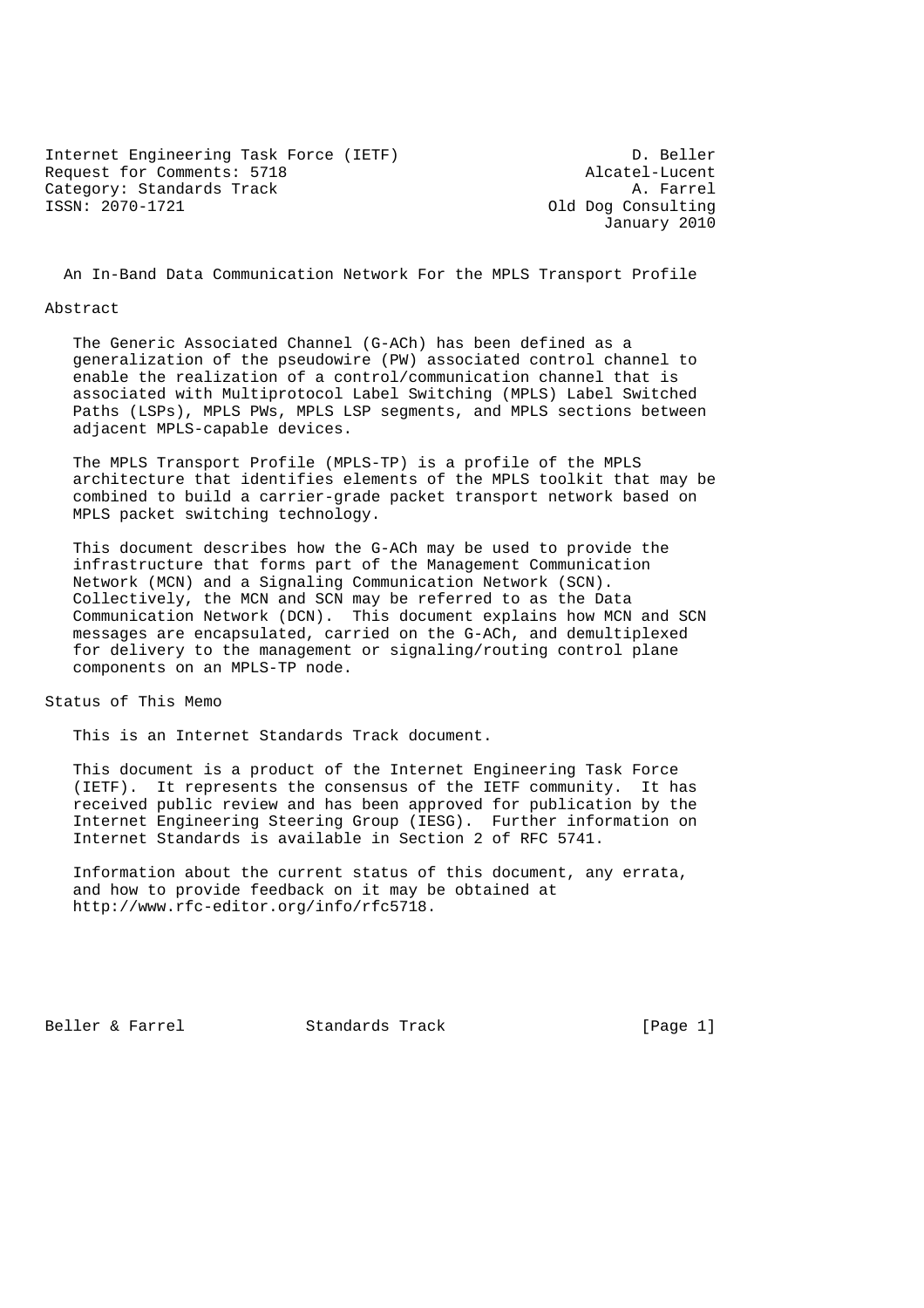### Copyright Notice

 Copyright (c) 2010 IETF Trust and the persons identified as the document authors. All rights reserved.

 This document is subject to BCP 78 and the IETF Trust's Legal Provisions Relating to IETF Documents (http://trustee.ietf.org/license-info) in effect on the date of publication of this document. Please review these documents carefully, as they describe your rights and restrictions with respect to this document. Code Components extracted from this document must include Simplified BSD License text as described in Section 4.e of the Trust Legal Provisions and are provided without warranty as described in the Simplified BSD License.

### 1. Introduction

 The associated channel header (ACH) is specified in [RFC4385]. It is a packet header format for use on pseudowires (PWs) in order to identify packets used for Operations, Administration, and Maintenance (OAM) and similar functions.

 The use of the ACH is generalized in [RFC5586] and can be applied on any Multiprotocol Label Switching (MPLS) Label Switching Path (LSP). This is referred to as the Generic Associated Channel (G-ACh) and is intended to create a control/management communication channel associated with the LSP that can be used to carry packets used for OAM and similar functions (e.g., control/management plane messages).

 The purpose of a packet carried on the G-ACh is indicated by the value carried by the Channel Type field of the ACH and a registry of values is maintained by IANA ([RFC4446] and [RFC4385]). The ACH is referred to in this document as the G-ACh header.

 The MPLS transport profile (MPLS-TP) is described in [MPLS-TP] and in [RFC5654]. MPLS-TP is the application of MPLS to construct a packet transport network. It constitutes a profile of MPLS that enables operational models typical in transport networks, which includes additional OAM, survivability, and other maintenance functions not previously supported by MPLS.

 Label Switching Routers (LSRs) in MPLS networks may be operated using management protocols or control plane protocols. Messaging in these protocols is normally achieved using IP packets exchanged over IP capable interfaces. However, some nodes in MPLS-TP networks may be constructed without support for direct IP encapsulation on their line-side interfaces and without access to an out-of-fiber data

Beller & Farrel Standards Track [Page 2]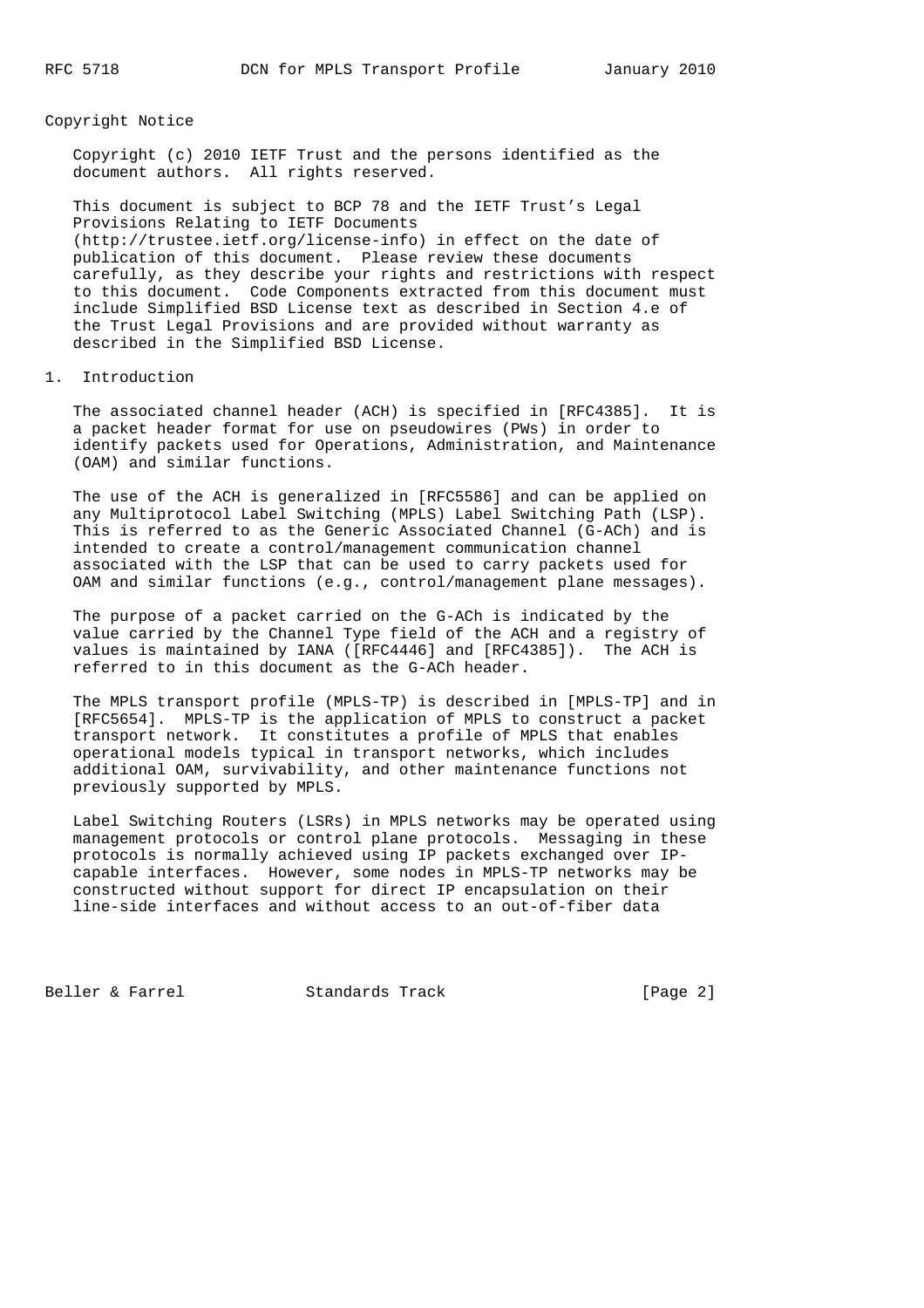communication network. In order that such nodes can communicate using management plane or control plane protocols, channels must be provided, and the only available mechanism is to use an MPLS label.

 The G-ACh provides a suitable mechanism for this purpose, and this document defines processes and procedures to allow the G-ACh to be used to build a Management Communication Network (MCN) and a Signaling Communication Network (SCN), together known as the Data Communication Network (DCN) [G.7712].

 It should be noted that the use of the G-ACh to provide connectivity for the DCN is intended for use only where the MPLS-TP network is not capable of encapsulating or delivering native DCN messages.

#### 1.1. Requirements

 The requirements presented in this section are based on those communicated to the IETF by the ITU-T.

- 1. A packet-encapsulation mechanism must be provided to support the transport of MCN and SCN packets over the G-ACh.
- 2. The G-ACh carrying the MCN and SCN packets shall support the following application scenarios:
	- a. The G-ACh interconnects two adjacent MPLS-TP nodes (used when the server layer does not provide a Management Communication Channel (MCC) or a Signalling Communication Channel (SCC)).
	- b. The G-ACh is carried by an MPLS-TP tunnel that traverses another operator's domain (the carrier's carrier scenario).
- 3. The G-ACh shall provide two independent channels: an MCC to build the MCN and an SCC to build the SCN. The G-ACh packet header shall indicate whether the packet is an MCC or an SCC packet in order to forward it to the management or control plane application for processing. This facilitates easy demultiplexing of control and management traffic from the DCN, and enables separate or overlapping address spaces and duplicate protocol instances in the management and control planes.
- 4. The channel-separation mechanism shall not preclude the use of separate rate limiters and traffic-shaping functions for each channel (MCC and SCC), ensuring that the flows do not exceed their assigned traffic profiles. The rate limiters and traffic shapers are outside the scope of the MCC and SCC definitions.

Beller & Farrel Standards Track [Page 3]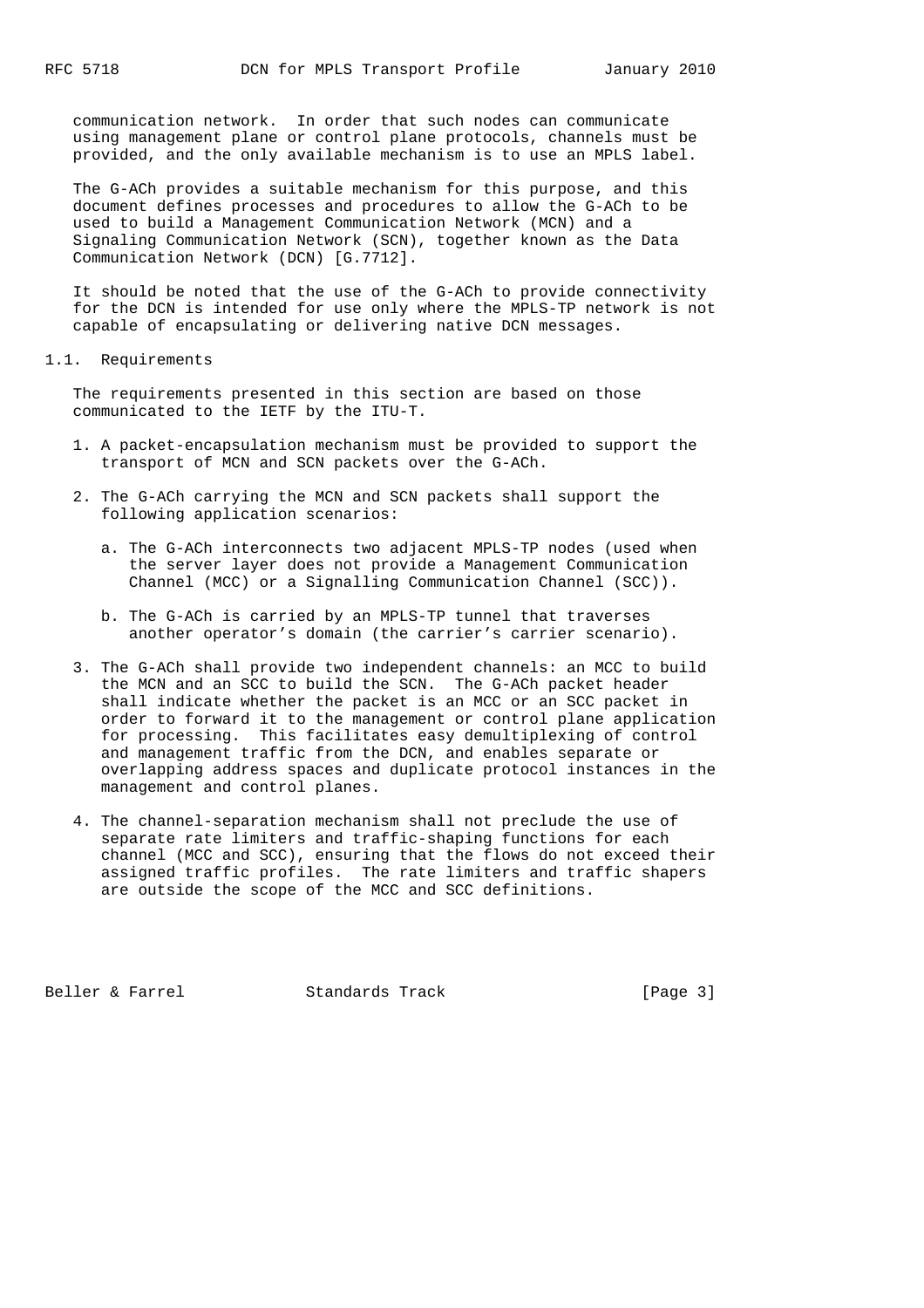- 5. The G-ACh that carries the MCC and SCC shall be capable of carrying different OSI layer 3 (network layer) PDUs. These shall include IPv4, IPv6, and OSI PDUs. The G-ACh header of the MCC/SCC packet shall indicate which layer 3 PDU is contained in the payload field of the packet such that the packet can be delivered to the related layer 3 process within the management and control plane application, respectively, for further processing.
- 6. The G-ACh is not required to provide specific security mechanisms. However, the management or control plane protocols that operate over the MCC or SCC are required to provide adequate security mechanisms in order to not be susceptible to security attacks.
- 1.2. Conventions Used in This Document

 The key words "MUST", "MUST NOT", "REQUIRED", "SHALL", "SHALL NOT", "SHOULD", "SHOULD NOT", "RECOMMENDED", "MAY", and "OPTIONAL" in this document are to be interpreted as described in RFC-2119 [RFC2119].

2. Procedures

 Figure 1 depicts the format of an MCC/SCC packet that is sent on the G-ACh. The Channel Type field indicates the function of the ACH message and so, to send an MCC/SCC packet on the G-ACh, the MCC/SCC message is prepended with an ACH with the Channel Type set to indicate that the message is an MCC or SCC message. The ACH MUST NOT include the ACH TLV Header [RFC5586], meaning that no ACH TLVs can be included in the message. A two-byte Protocol Identifier (PID) field indicates the protocol type of the payload DCN message.

|                                                                              | 0 1 2 3 4 5 6 7 8 9 0 1 2 3 4 5 6 7 8 9 0 1 2 3 4 5 6 7 8 9 0 1 |  |
|------------------------------------------------------------------------------|-----------------------------------------------------------------|--|
| -+-+-+-+-+-+-+-+-+                                                           |                                                                 |  |
| $\begin{array}{ c c c c c } \hline 0 & 0 & 1 \end{array}$ [Version] Reserved | Channel Type                                                    |  |
|                                                                              |                                                                 |  |
| PTD                                                                          |                                                                 |  |
|                                                                              |                                                                 |  |
|                                                                              | MCC/SCC Message                                                 |  |
|                                                                              |                                                                 |  |

Figure 1: G-ACh MCC/SCC Packet

 o The Channel Type field determines whether the message is an MCC or an SCC message. See Section 5 for the codepoint assignments.

Beller & Farrel Standards Track [Page 4]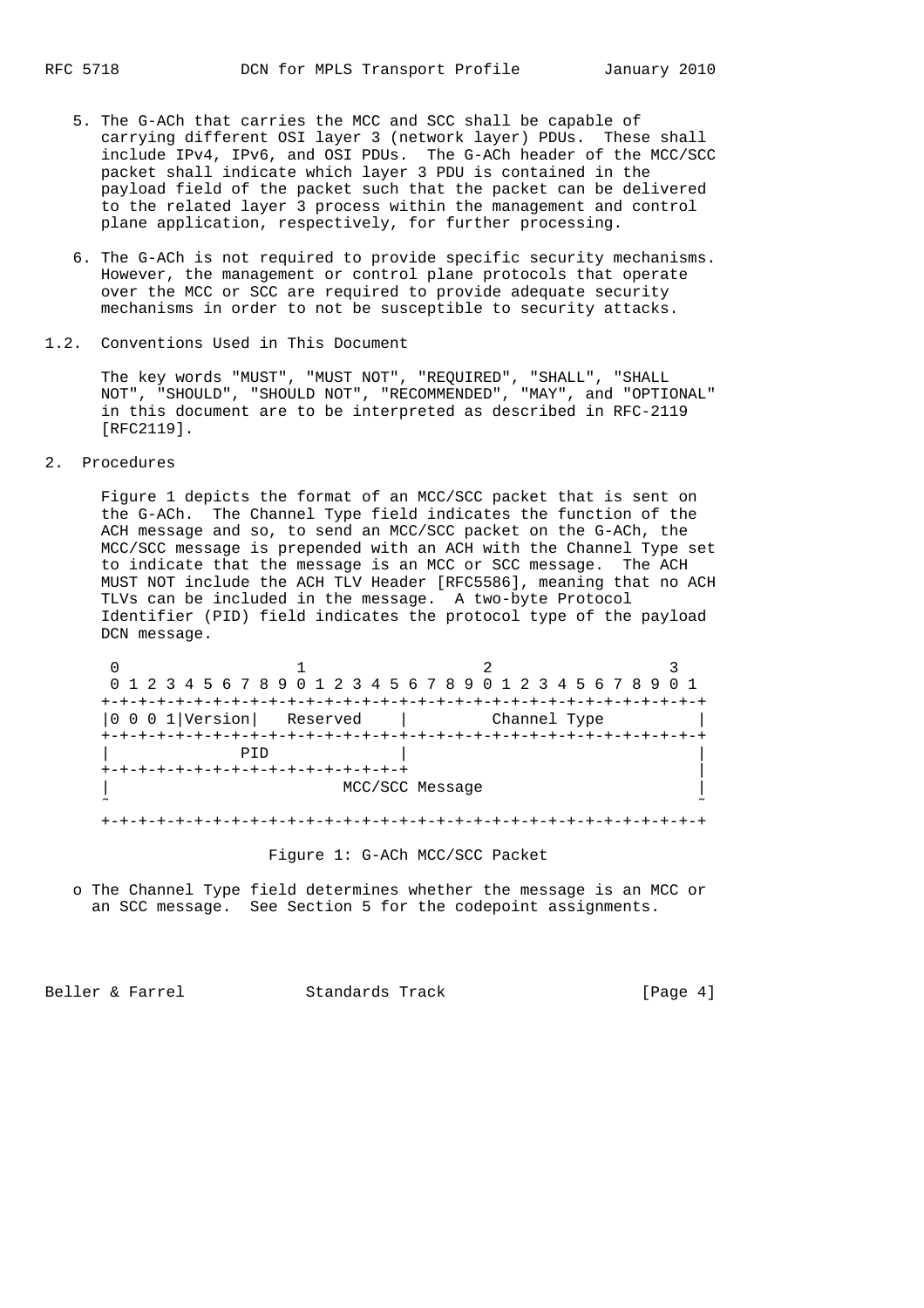o The presence of the PID field is deduced from the Channel Type value indicating MCC or SCC. The field contains an identifier of the payload protocol using the PPP protocol identifiers ([RFC1661], [RFC3818]).

 When the G-ACh sender receives an MCC message that is to be sent over the MCC, the sender creates the G-ACh header, sets the Channel Type field to MCC, fills in the PID to indicate the MCC layer 3 PDU type, and prepends the MCC message with the G-ACh header. The same procedure is applied when a control plane message is to be sent over the SCC. In this case, the sender sets the Channel Type field to SCC.

 If the G-ACh is associated with an MPLS section, the Generic Associated Channel Label (GAL) is added to the message as defined in [RFC5586]. The Time to Live (TTL) field MUST be set to 1, and the S-bit of the GAL MUST be set to 1.

 If the G-ACh is associated with an LSP, the GAL is added to the packet and the LSP label is pushed on top of the GAL as defined in [RFC5586]. The TTL field of the GAL MUST be set to 1, and the S-bit of the GAL MUST be set to 1.

 Note that packet processing for DCN packets in the G-ACh is, in common with all G-ACh MPLS packets, subject to the normal processing of the Traffic Class (TC) field of the MPLS header. This could be used to enable prioritization of different DCN packets.

 The DCN channel MUST NOT be used to transport user traffic and SHALL only be used to carry management or control plane messages. Procedures that ensure this (such as deep packet inspection) are outside the scope of this specification.

 When a receiver has received a packet on the G-ACh with the ACH Channel Type set to MCC or SCC, it SHALL look at the PID field. If the PID value is known by the receiver, it delivers the MCC/SCC message to the appropriate processing entity. If the PID value is unknown, the receiver SHALL silently discard the received packet, MAY increment a counter that records discarded or errored messages, and MAY log an event.

 It must be noted that according to [RFC5586], a receiver MUST NOT forward a GAL packet based on the GAL label as is normally the case for MPLS packets. If the GAL appears at the bottom of the label stack, it MUST be processed as described in the previous paragraph.

Beller & Farrel Standards Track [Page 5]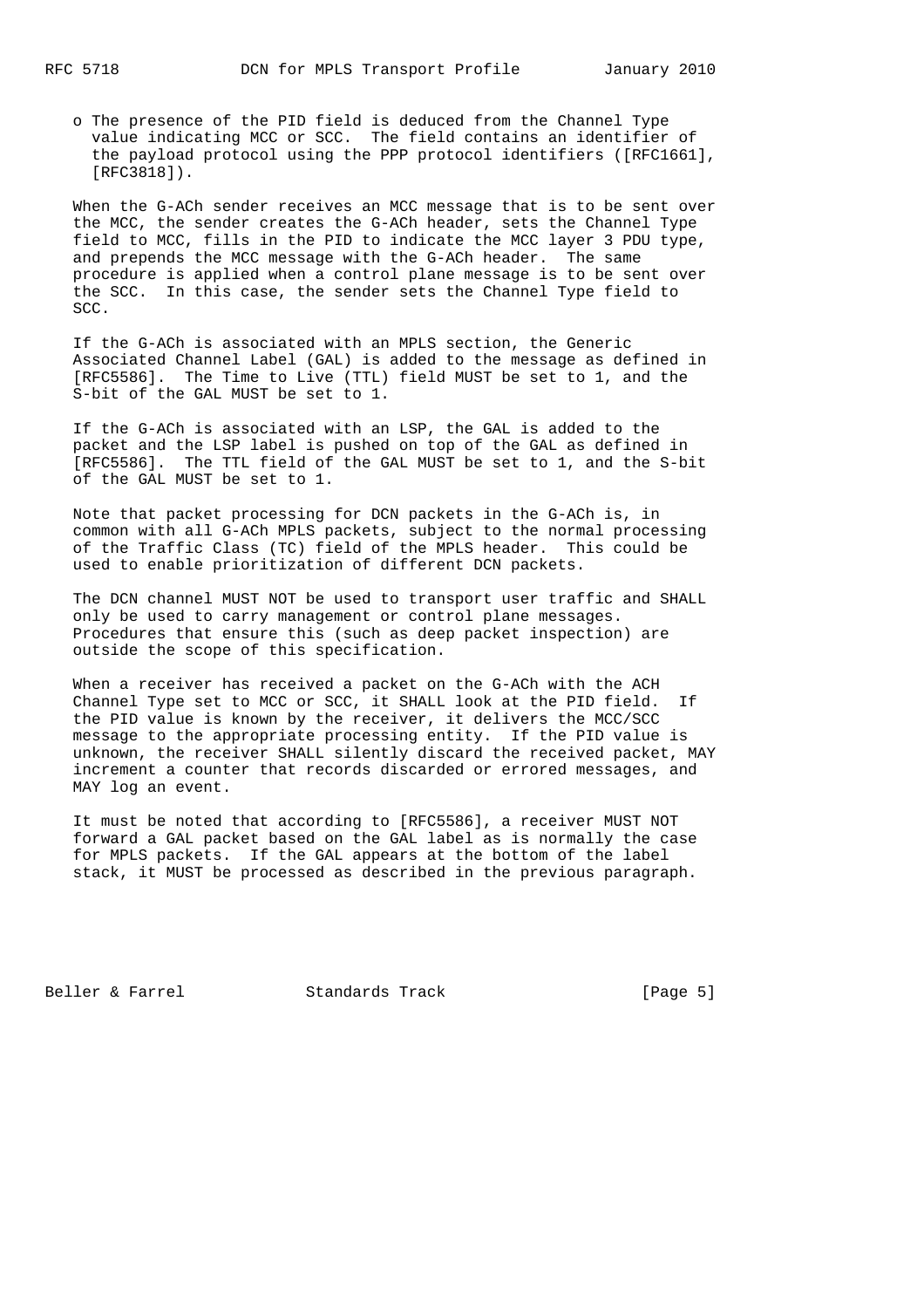Note that there is no requirement for MPLS-TP devices to support IP or OSI forwarding in the fast (forwarding) path. Thus, if a message is received on the MCC or SCC and is not targeted to an address of the receiving MPLS-TP node, the packet might not be forwarded in the fast path. A node MAY apply layer 3 forwarding procedures in the slow or fast path and MAY discard or reject the message using the layer 3 protocol if it is unable to forward it. Thus, protocols making use of the DCN should make no assumptions about the forwarding capabilities unless they are determined a priori or through the use of a routing protocol. Furthermore, it is important that user data (i.e., data traffic) is not routed through the DCN, as this would potentially cause the traffic to be lost or delayed and might significantly congest the DCN.

## 2.1. Pseudowire Setup

 Provider Edge nodes (PEs) may wish to set up PWs using a signaling protocol that uses remote adjacencies (such as LDP [RFC5036]). In the absence of an IP-based control plane network, these PEs MUST first set up an LSP tunnel across the MPLS-TP network. This tunnel can be used both to carry the PW once it has been set up and to provide a G-ACh-based DCN for control plane communications between the PEs.

# 3. Applicability

 The DCN is intended to provide connectivity between management stations and network nodes, and between pairs of network nodes, for the purpose of exchanging management plane and control plane messages.

 Appendix A of [NM-REQ] describes how Control Channels (CCh) that are the links in an MPLS-TP DCN can be out-of-fiber and out-of-band, in fiber and out-of-band, or in-band with respect to the user data carried by the MPLS-TP network. That appendix also explains how the DCN can be constructed from a mix of different types of links and how routing and forwarding can be used within the DCN to facilitate multi-hop delivery of management and control plane messages.

 The G-ACh used as described in this document allows the creation of a "data channel associated CCh" (type 6 in Appendix A of [NM-REQ]) and an "in-band CCh" (type 7 in Appendix A of [NM-REQ]). In the former case, the G-ACh is associated with an MPLS-TP section. In the latter case, the G-ACh is associated with an MPLS-TP LSP or PW and may span one or more hops in the MPLS-TP network.

Beller & Farrel Standards Track [Page 6]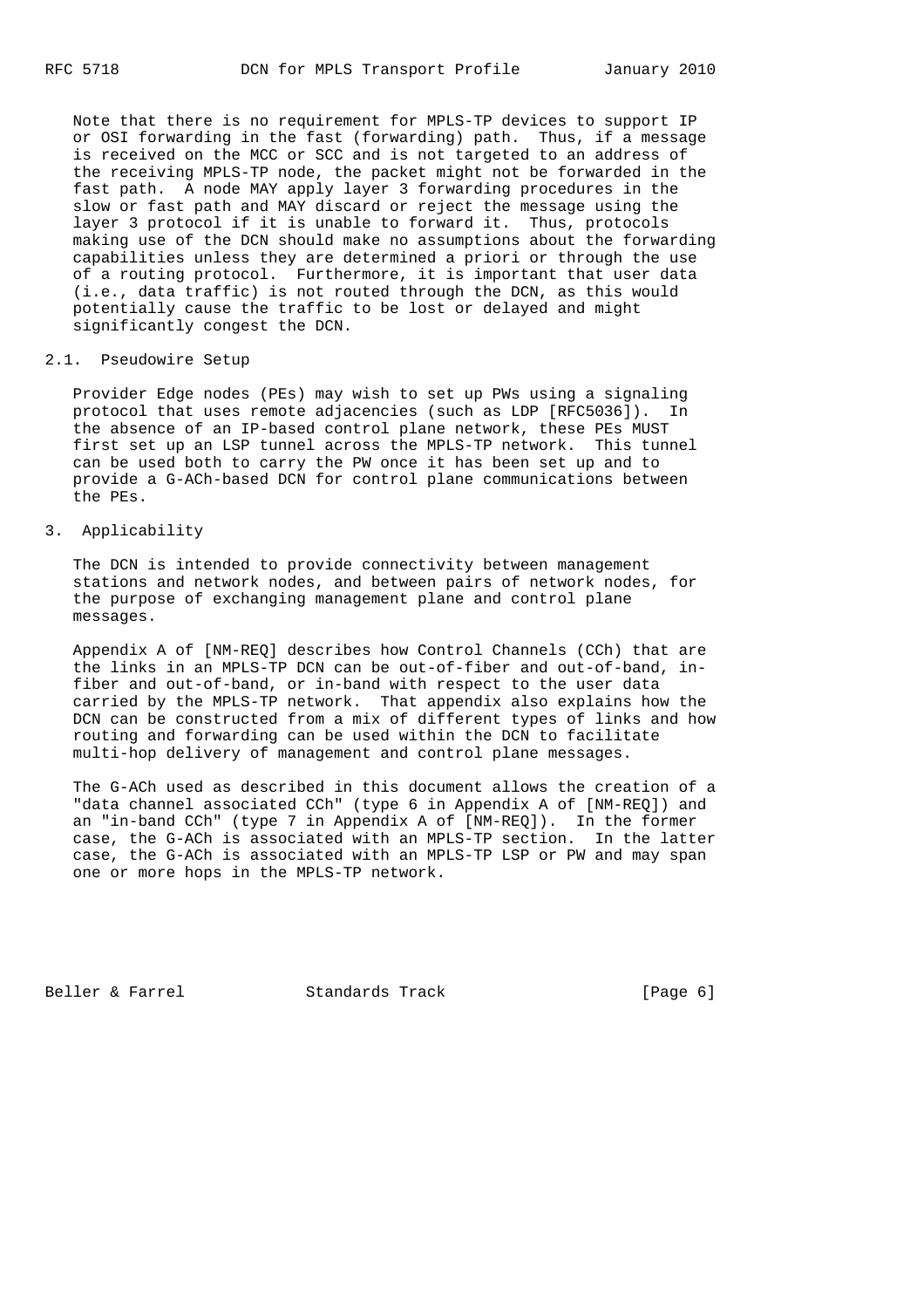There is no need to create a CCh for every LSP between a pair of MPLS-TP nodes. Indeed, where the nodes are physically adjacent, the G-ACh associated with the MPLS-TP section would normally be used. Where nodes are virtually adjacent (that is, connected by LSP tunnels), one or two of the LSPs might be selected to provide the CCh and a back-up CCh.

### 4. Security Considerations

 The G-ACh provides a virtual link between MPLS-TP nodes and might be used to induce many forms of security attack. The MPLS data plane does not include any security mechanisms of its own; therefore, it is important that protocols using the DCN apply their own security. Protocols that operate over the MCN or SCN are REQUIRED to include adequate security mechanisms, and implementations MUST allow operators to configure the use of those mechanisms.

### 5. IANA Considerations

 Channel Types for the Generic Associated Channel are allocated from the IANA PW Associated Channel Type registry defined in [RFC4446] and updated by [RFC5586].

 IANA has allocated two further Channel Types as follows: 0x0001 Management Communication Channel (MCC) 0x0002 Signaling Communication Channel (SCC)

### 6. References

6.1. Normative References

- [RFC2119] Bradner, S., "Key words for use in RFCs to Indicate Requirement Levels", BCP 14, RFC 2119, March 1997.
- [RFC4385] Bryant, S., Swallow, G., Martini, L., and D. McPherson, "Pseudowire Emulation Edge-to-Edge (PWE3) Control Word for Use over an MPLS PSN", RFC 4385, February 2006.
- [RFC4446] Martini, L., "IANA Allocations for Pseudowire Edge to Edge Emulation (PWE3)", BCP 116, RFC 4446, April 2006.
- [RFC5586] Bocci, M., Ed., Vigoureux, M., Ed., and S. Bryant, Ed., "MPLS Generic Associated Channel", RFC 5586, June 2009.

# 6.2. Informative References

 [G.7712] ITU-T Recommendation G.7712, "Architecture and specification of data communication network", June 2008.

Beller & Farrel Standards Track [Page 7]